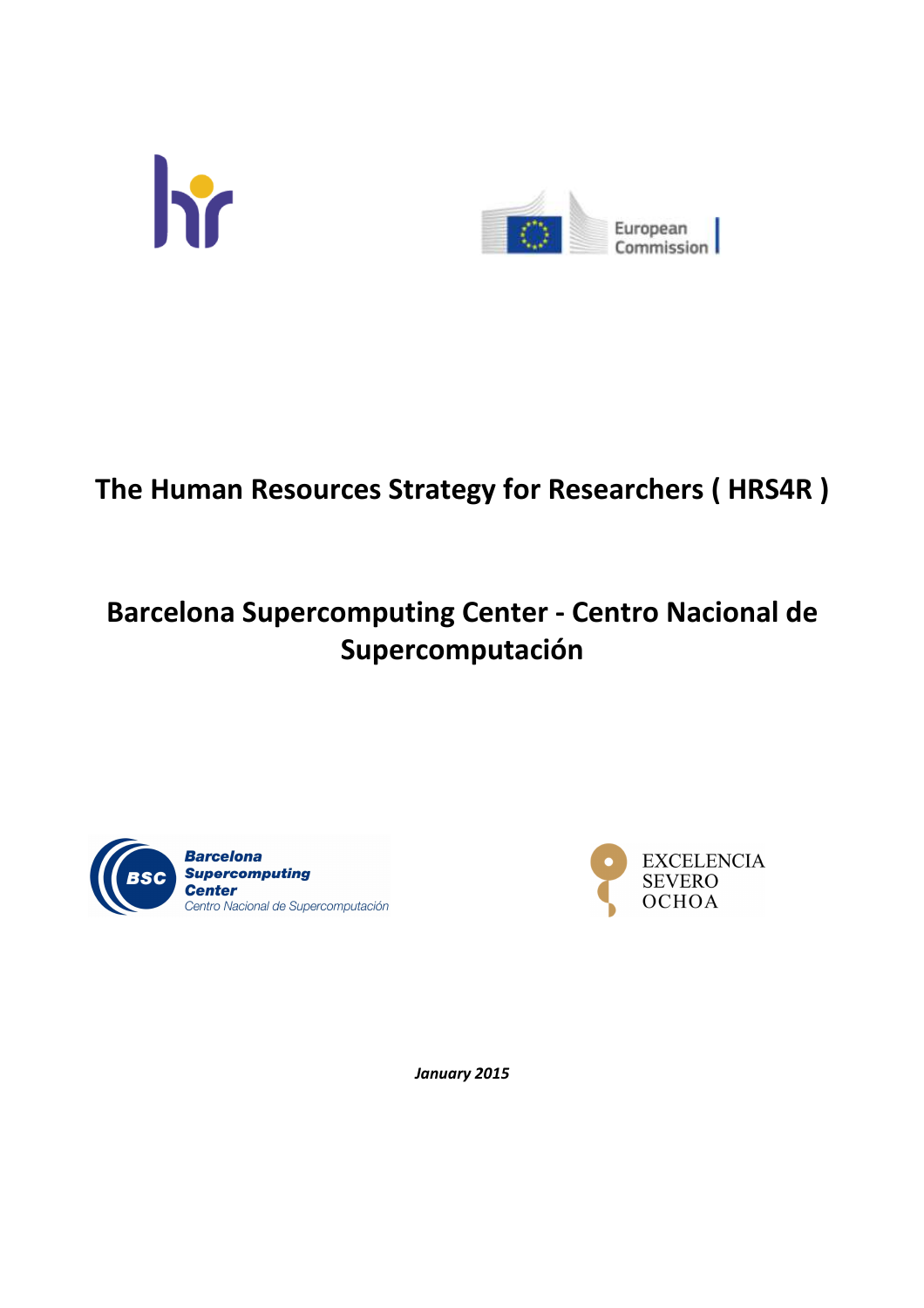

#### **1 Action Plan 2015 -2017**

### **12.1. Executive summary**

The Barcelona Supercomputing Center – Centro Nacional de Supercomputación is an international research institute of excellence created in 2004. BSC-CNS is at the service of the international scientific community and industry that require High Performance Computing resources. Our multidisciplinary research team and our computational facilities –including MareNostrum – make BSC-CNS. The mission of BSC-CNS is to investigate, develop and manage information technology in order to facilitate scientific progress**.**

BSC-CNS is committed to the principles of the European Charter for Researchers and the Code of Conduct for the Recruitment of Researchers. In 2013, BSC signed the Declaration of Commitment. With HR Strategy for Researchers BSC-CNS wants to keep sustaining the best framework and environment for research excellence, maintaining and improving by adopting international best practices and high-quality standards.

The proposed HR Strategy is based on the HR Vision and HR Strategic Objectives below:

#### **HR Vision**

BSC-CNS recognizes that the researchers from all areas and levels, and the support staff are essential contributors and the key players for the science success at national and international level. BSC wants to promote a challenging work environment where equal opportunities, ethics & integrity, work-life balance, career prospects and the best work conditions are met.

## **HR strategic Objectives**

The main HR strategic objectives for 2015 – 2020, which some of them are a result of the work of the Focus group and the BSC strategy as a whole are:

- To be the most suitable HR Department for BSC, knowing and understanding all the issues that researchers and support staff may have, being as close as we can to the Science, foreseeing future weakness and avoiding them in advance. All of that delivering the best services with high quality to all the BSC staff and stakeholders.
- Design and provide the best adjusted HR policies and procedures in order to provide the best work environment where equal opportunities, ethics & integrity, work-life balance, career prospects and the best work conditions are met.
- Ensure the attraction of international top talent through the HR recruitment policies.
- Provide and support the career development inside the Organization and outside, guiding the researchers for their next professional step.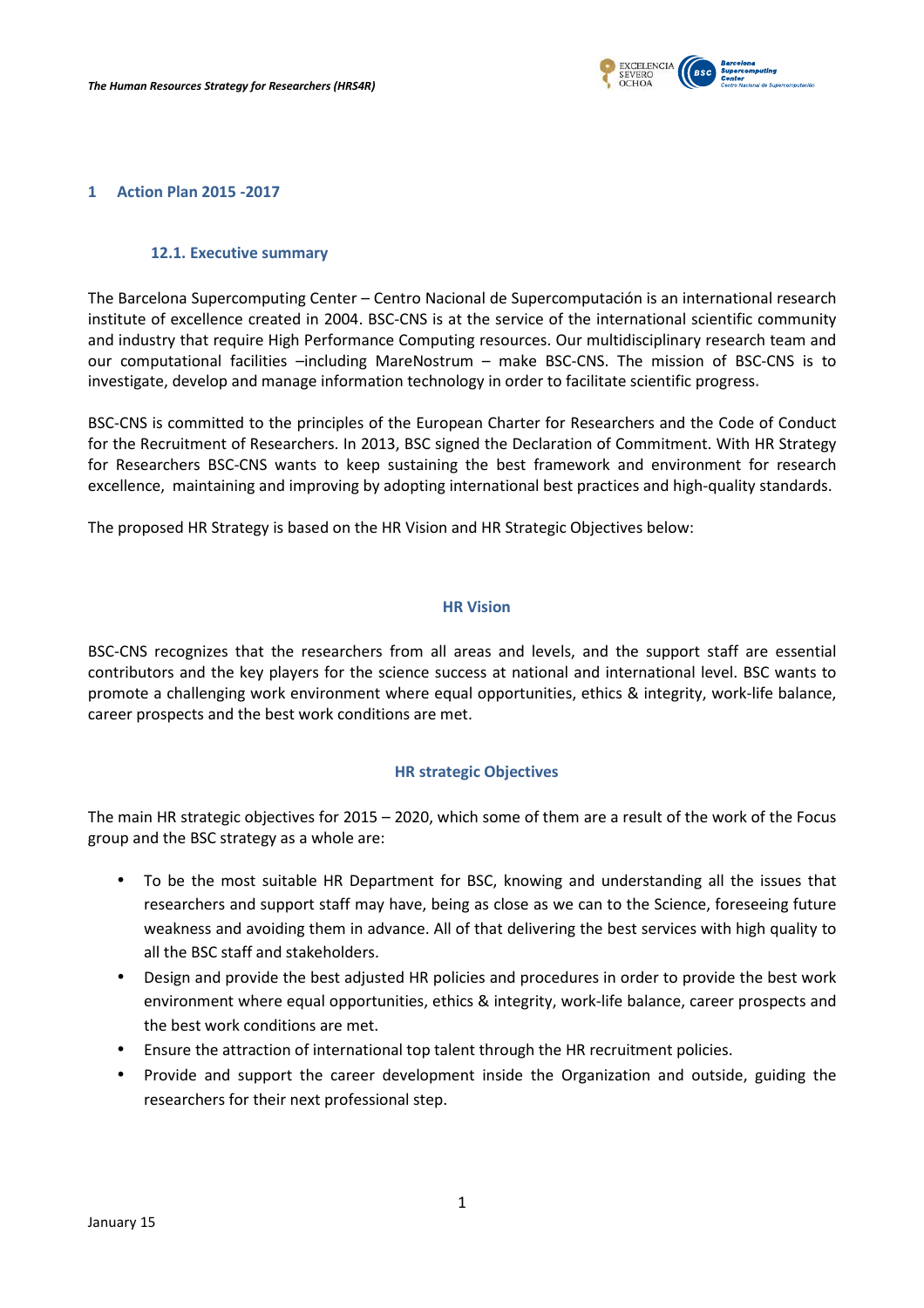

### **12.2. Action Plan**

The action plan has been defined in an **inclusive and open process involving an internal Working Group with representatives from all research professional categories, areas and roles.** 

This action plan is is committed to the principles of the European Charter for Researchers and the Code of Conduct for the Recruitment of Researchers and the actions proposed will take place during 2015 to 2017, after this period the action plan will be reviewed by a Monitoring Committee which will carry out the Self-Assessment audit, and BSC will adjust if necessary the action plan, and propose new actions for the subsequent two-year period. Every 4 years an external impartially and independence evaluation will be done in order to ensure that the HRS4R logo could be used as a proof of BSC HR practices.

The BSC-CNs action plan was approved by consensus by the Executive Board on February 2015. It is an extensive and ambitious project which highlights are the following ones:

- **The creation of advisory committees** formed by researchers, which will help to generate strategies, policies and procedures more effective and close to the researchers needs.
- **Boost the equal opportunities and gender policies,** providing effective actions in order to ensure the policies.
- **Strengthen of the activities in outreach and public engagement,** as these activities are one the main goals of the Centre and give the opportunity to show to the society our work and highlights and engage the non-scientific audience, to get more relevance outside the BSC and outside science.
- The maintenance of our career development system, improving it and including more relevant aspects in the research career, in or outside BSC, as the Folks Project.

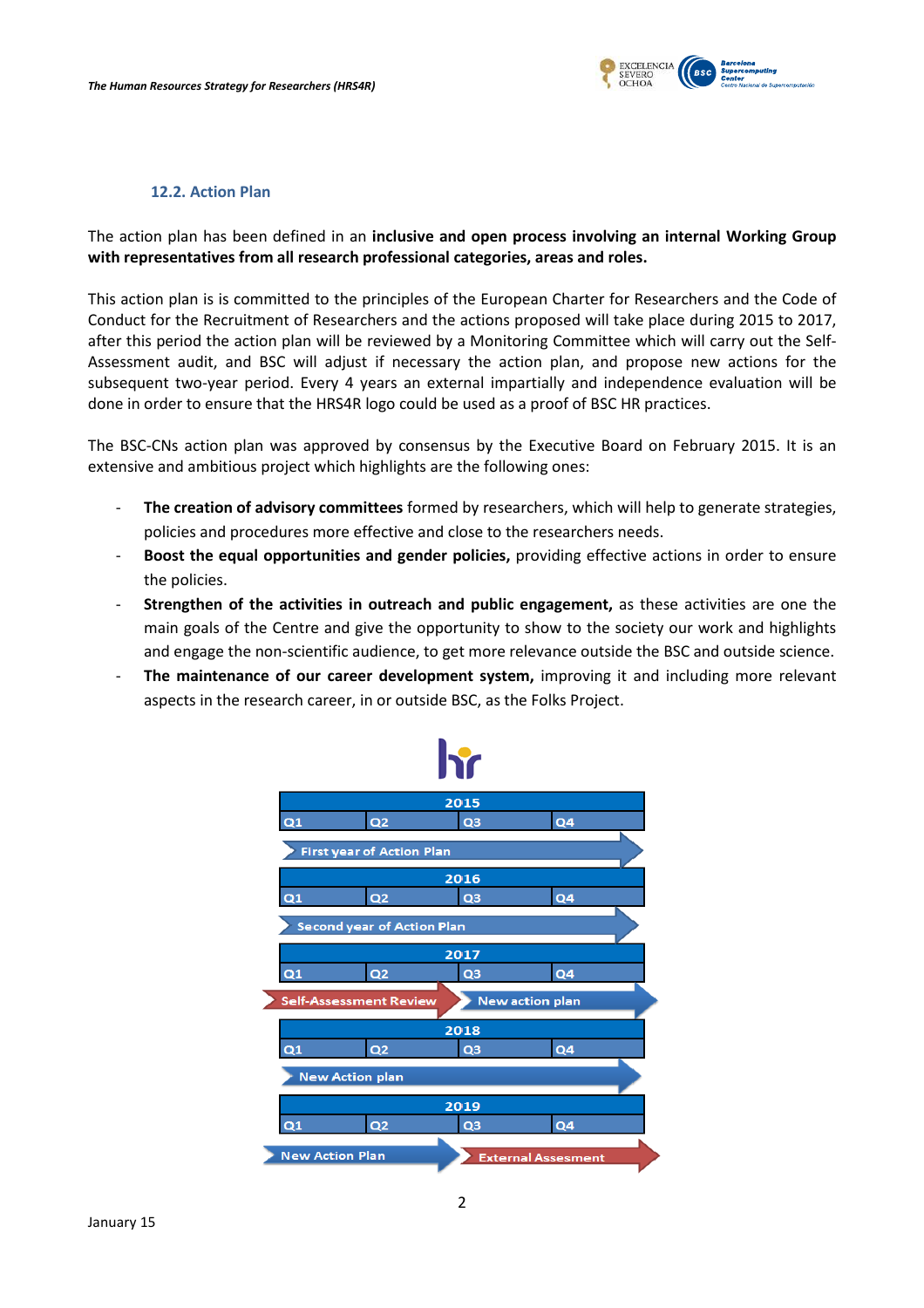

٦

# **Action Plan 2015 (Q1) - 2016 (Q4)**

| I. Ethical and professional aspects                                           |                                            |                  |                                                                     |  |  |  |
|-------------------------------------------------------------------------------|--------------------------------------------|------------------|---------------------------------------------------------------------|--|--|--|
|                                                                               |                                            |                  |                                                                     |  |  |  |
| <b>Action</b>                                                                 | <b>Responsible</b>                         | <b>Timeframe</b> | <b>Indicator</b>                                                    |  |  |  |
| 1. Prepare a Procedure of Conflict<br><b>Management in BSC.</b>               | Board of Directors and HR.                 | Q3-2016          | Documentation and dissemination of the<br>new procedure.            |  |  |  |
| 2. Design and implementation of an<br>Equal opportunities and diversity plan. | Board of Directors and HR.                 | Q3-2016          | Documentation and dissemination of the<br>equal opportunities plan. |  |  |  |
| 3. Creation of a seminar of relevant<br>female researchers.                   | Communication and<br>Education & Training. | Q2-2016          | Dissemination of these seminars.                                    |  |  |  |
| 4. Prepare the Code of good practices.                                        | HR.                                        | Q4-2016          | Documentation and dissemination.                                    |  |  |  |

| <b>II. Recruitment</b>                                                         |                                                  |                  |                                                                                                             |  |  |
|--------------------------------------------------------------------------------|--------------------------------------------------|------------------|-------------------------------------------------------------------------------------------------------------|--|--|
|                                                                                |                                                  |                  |                                                                                                             |  |  |
| <b>Action</b>                                                                  | <b>Responsible</b>                               | <b>Timeframe</b> | <b>Indicator</b>                                                                                            |  |  |
| 1. Review the recruitment process and<br>fine tuning.                          | HR, Education & Training,<br>Recruitment panels. | $Q2 - 2015$      | Document: "BSC Recruitment process" and<br>its dissemination with a learning seminars<br>for group leaders. |  |  |
| 2. Positive recognition of careers break<br>for maternity in research careers. | HR and Education & Training.                     | Q2 -2015         | Inclusion in the recruitment process<br>documentation and in the job vacancies.                             |  |  |
| 3. Include female representation in<br>recruitment panels.                     | HR and Education & Training.                     | Q2 -2015         | Inclusion in the recruitment process<br>documentation and in the job vacancies.                             |  |  |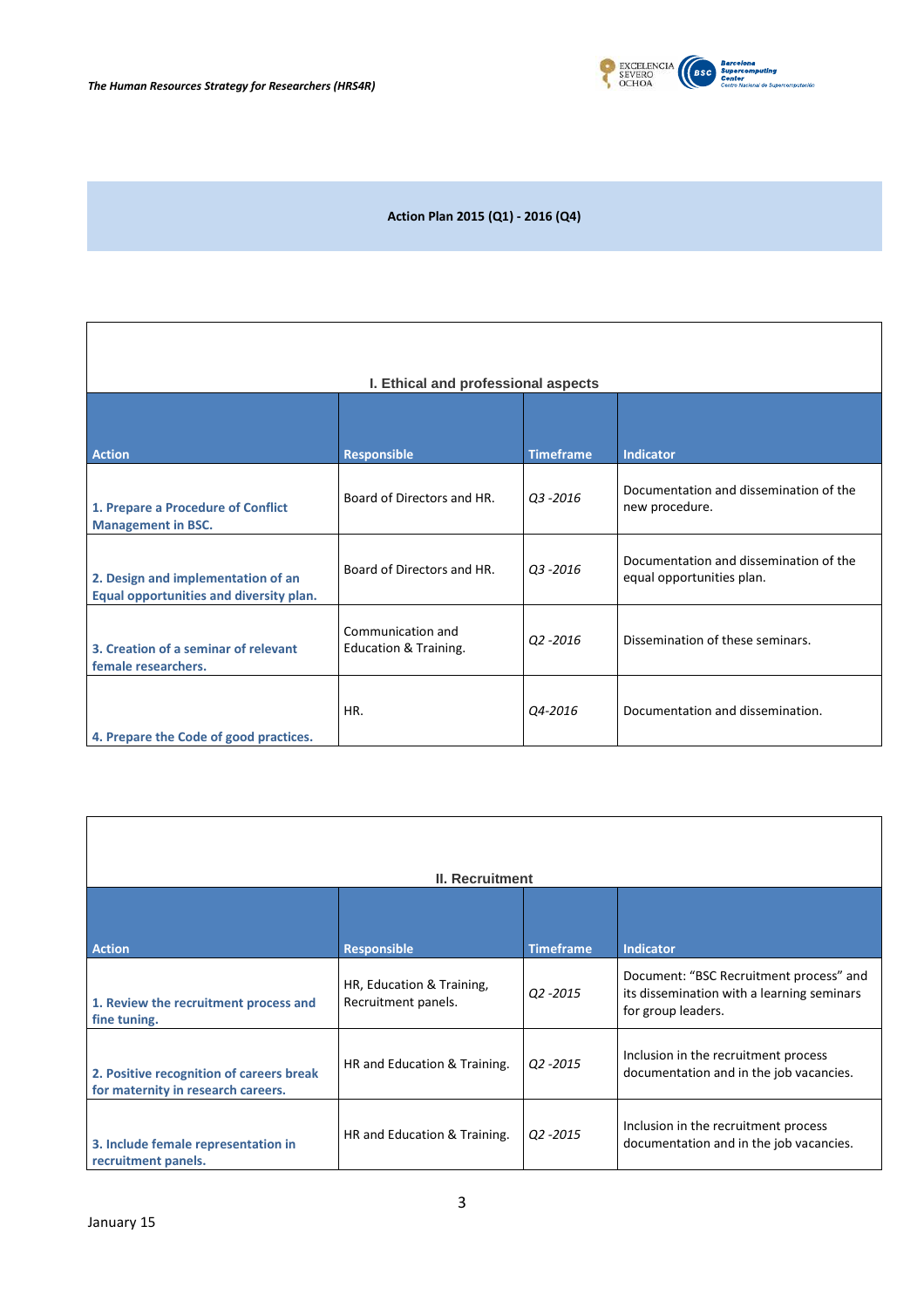

| III. Working conditions and social security                                                                    |                                                                |                  |                                                                  |  |  |  |
|----------------------------------------------------------------------------------------------------------------|----------------------------------------------------------------|------------------|------------------------------------------------------------------|--|--|--|
| <b>Action</b>                                                                                                  | <b>Responsible</b>                                             | <b>Timeframe</b> | <b>Indicator</b>                                                 |  |  |  |
| 1. Review and adjust the BSC scientific<br>careers.                                                            | Board of Directors, HR and<br><b>Education &amp; Training.</b> | Q2-2016          | Documentation and its dissemination.                             |  |  |  |
| 2. Review and new proposal of our<br>current career development tool.                                          | HR.                                                            | Q4-2015          | Document: "PDP Guide" and upload the<br>new PDP IT tool version. |  |  |  |
| 3. Review the current policy and<br>improvements implementation in the<br>definition of work contracts at BSC. | HR.                                                            | Q2-2015          | Document of BSC work contract regulations.                       |  |  |  |
| 4. Web project Folks BSC (Ex-Staff IT<br>platform).                                                            | HR, Communications &<br>Operations.                            | Q1-2015          | Deployment of the web project and launch.                        |  |  |  |
| 5. Review and implementation of a new<br>Induction programme for newcomers.                                    | HR.                                                            | Q2-2015          | Documentation and implementation of<br>welcome meetings.         |  |  |  |
| 6. New naming of Research positions (R1,<br>R2, R3, R4).                                                       | HR.                                                            | $Q3 - 2015$      | Documentation and implementation in our<br>job vacancies.        |  |  |  |
| 7. Creation of a Group Leader/Senior<br><b>Scientist advisory committee.</b>                                   | Board of Directors ad HR.                                      | 04 - 2016        | Documentation and creation of its<br>regulations.                |  |  |  |